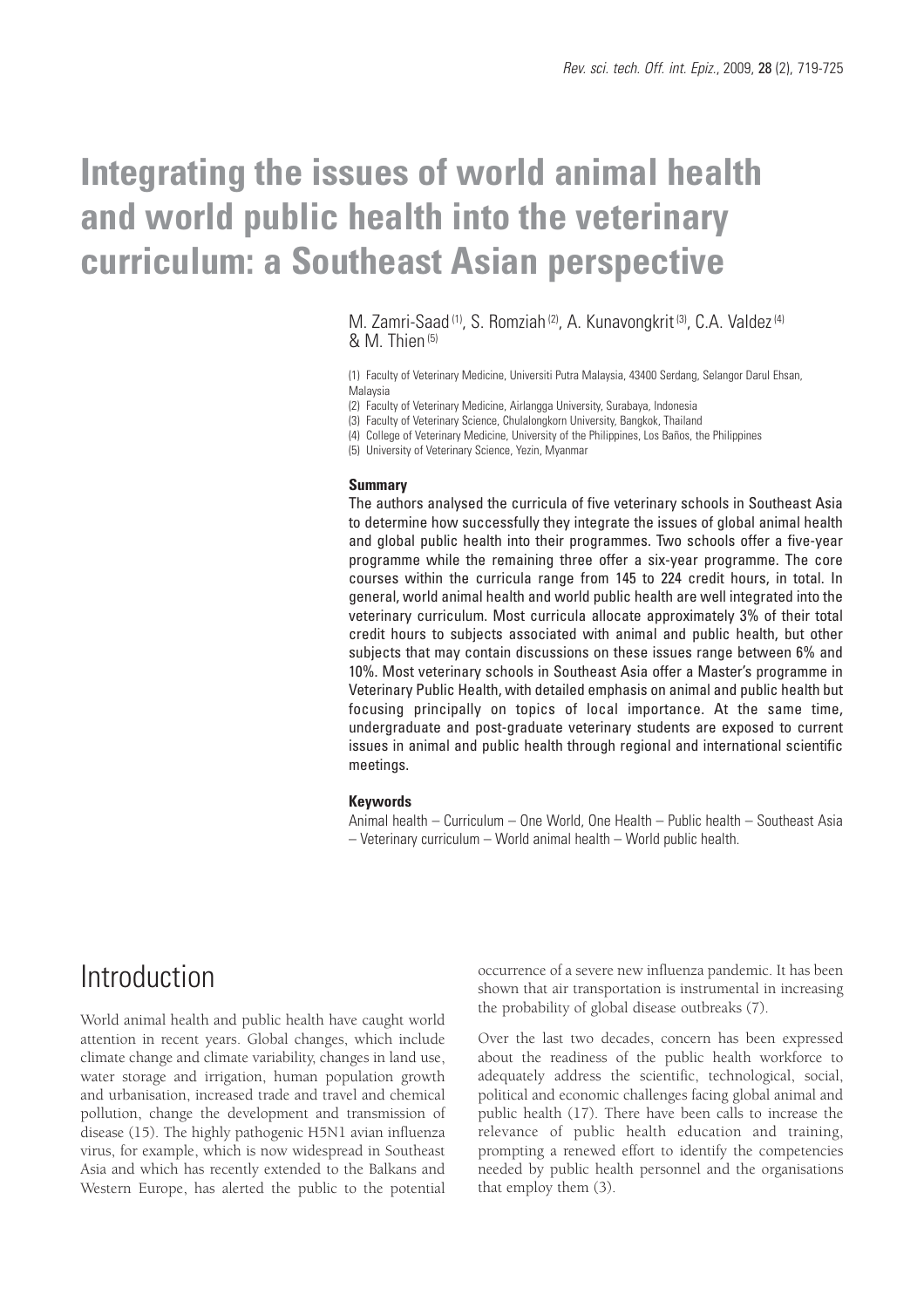This report analyses the veterinary curricula of five Southeast Asian veterinary institutions to determine how effectively they integrate the issues of world animal health and world public health into their programmes. The curricula examined were those of:

- Putra University (Malaysia)
- Airlangga University (Indonesia)
- Chulalongkorn University (Thailand)

– the University of the Philippines (Los Baños, the Philippines)

– the University of Veterinary Science (Myanmar).

### The veterinary curriculum

All the selected schools, except the University of Veterinary Science, Myanmar, offer a Doctor of Veterinary Medicine (DVM) programme, with core courses that total between 150 and 200 credit hours. Three of the five offer a six-year programme. The Faculty of Veterinary Medicine, Universiti Putra Malaysia, offers a five-year DVM programme, consisting of a total of 171 credit hours, with 159 of these hours in core courses. The Faculty of Veterinary Medicine, Airlangga University, Indonesia, offers a five-year DVM programme. Students must complete a total of 145 credit hours of core courses within the first four years for a Bachelor's Programme, before being admitted into a oneyear programme of exposure to clinical practice, known as 'co-assistance', valued at 35 credit hours, to complete the DVM.

The Faculty of Veterinary Science, Chulalongkorn University, Thailand, offers a six-year DVM programme, with a total of 244 credit hours required for graduation. The core courses, however, are 208 credit hours. The College of Veterinary Medicine, University of the Philippines, Los Baños, offers a six-year DVM programme, consisting of a two-year pre-veterinary course and a fouryear professional veterinary curriculum. The preveterinary programme requires 76 to 78 credit hours of general education courses, while the professional veterinary curriculum requires the completion of 163 credit hours of veterinary courses, for a total of 239 to 241 credit hours, before a DVM is awarded. The University of Veterinary Science, Myanmar, offers a five-year Bachelor of Veterinary Science, with 282 credit hours in all; 224 of those hours coming from core courses.

Subjects of local interest, particularly local history and local veterinary scenarios, are integrated into the veterinary curricula of all five selected schools. Animal science is also a component of all the selected veterinary curricula.

# Integration of world animal health and world public health into the curriculum

Undergraduate veterinary curricula in Southeast Asia stress the concepts and principles of veterinary public health and food hygiene, with an emphasis on the local context and circumstances. Table I compares the major core subjects offered by various veterinary curricula in Southeast Asia. Of a total of 159 credit hours of core courses offered by Universiti Putra Malaysia, only 4 (2.5%) credit hours are allocated to subjects directly related to veterinary public health. The veterinary public health course is available in the fourth year of the curriculum. It deals not only with zoonotic diseases of local interest but also with food hygiene. On the other hand, global animal health issues are incorporated indirectly into various other subjects, including epidemiology and veterinary preventive medicine (10). At least five subjects, with a total of 12 (8%) credit hours, may contain small components of global animal health issues. These include:

- infection and immunity
- veterinary jurisprudence
- veterinary problem investigation
- veterinary epidemiology
- veterinary disease diagnosis.

The curriculum of Airlangga University, Indonesia, specifically provides:

- 2 credit hours (1.4%) to discuss zoonoses
- 4 credit hours (2.5%) for veterinary public health
- 2 credit hours (1.4%) for veterinary food hygiene.

Related subjects, totalling 18 credit hours (10%), may also discuss global animal health issues. These subjects include:

- infectious diseases
- veterinary clinical diagnosis
- veterinary legislation
- veterinary epidemiology.

The curriculum of Chulalongkorn University does not have a required course in veterinary public health issues. Instead, it offers an elective subject of veterinary public health practice, valued at 2 credit hours (1%). However, a subject closely related to veterinary public health, zoonoses, is being offered in the core courses, at 3 credit hours (1.4%). Global animal health issues are indirectly incorporated into several animal health subjects, including:

- veterinary vaccinology
- diagnostic practice
- pathobiology
- veterinary epidemiology and preventive medicine
- veterinary jurisprudence.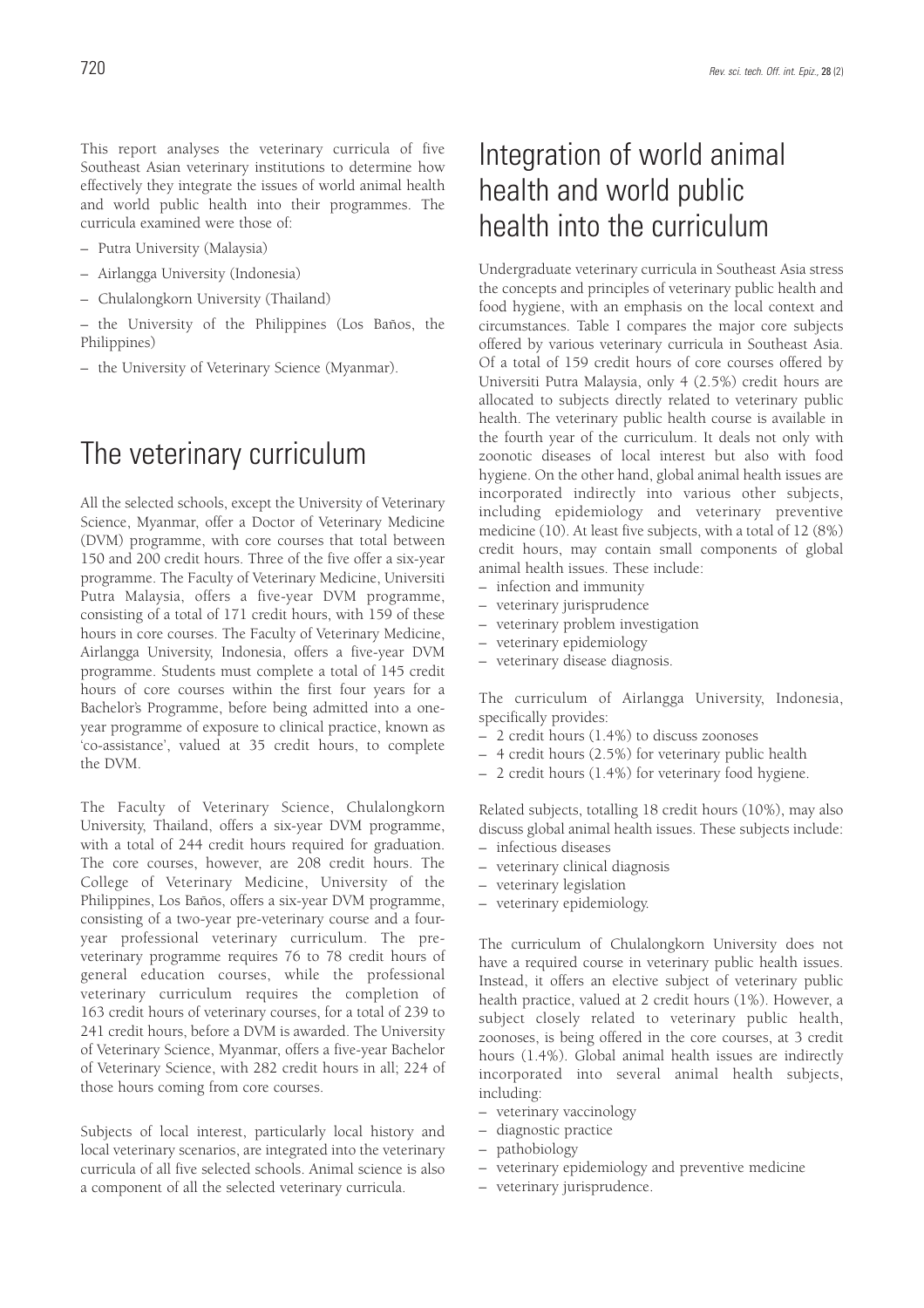#### **Table I**

### **A comparison of major core subjects in the veterinary curricula of five universities in Southeast Asia**

| <b>Credit hours</b>                               |                                            |                                           |                                              |                                                    |                                                            |
|---------------------------------------------------|--------------------------------------------|-------------------------------------------|----------------------------------------------|----------------------------------------------------|------------------------------------------------------------|
| <b>Course title</b>                               | <b>Universiti Putra</b><br><b>Malaysia</b> | Airlangga University,<br><b>Indonesia</b> | Chulalongkorn<br><b>University, Thailand</b> | University of the<br><b>Philippines, Los Baños</b> | <b>University of Veterinary</b><br><b>Science, Myanmar</b> |
| Introduction to the veterinary<br>profession      | $\mathbf{1}$                               | 21                                        |                                              | 3                                                  | L,                                                         |
| Veterinary biochemistry                           | $\overline{4}$                             | $\overline{4}$                            | 5                                            | 5                                                  | 10                                                         |
| Veterinary anatomy                                | 12                                         | 14                                        | 18                                           | 15                                                 | 22                                                         |
| Veterinary physiology                             | 9                                          | 4                                         | 9                                            | 8                                                  | 12                                                         |
| Animal nutrition                                  | 3                                          | 4                                         | $\overline{2}$                               | 3                                                  | L,                                                         |
| Ruminant production                               | 3                                          | $\overline{2}$                            | 5                                            | 3                                                  | 12                                                         |
| Non-ruminant production                           | 4                                          | $\sqrt{2}$                                | 4                                            | 6                                                  | 22                                                         |
| Veterinary genetics                               | 3                                          | $\sqrt{2}$                                | 2                                            | 3                                                  | L,                                                         |
| Livestock management                              | $\overline{2}$                             | $\overline{2}$                            | $\overline{2}$                               | 3                                                  | 30                                                         |
| Veterinary pathology                              | 11                                         | $\overline{9}$                            | $\overline{7}$                               | 7                                                  | 20                                                         |
| Veterinary microbiology                           | $\overline{7}$                             | 8                                         | 6                                            | $\overline{7}$                                     | 20                                                         |
| Veterinary jurisprudence                          | $\overline{2}$                             | $\overline{2}$                            | 1                                            | $\overline{2}$                                     | L,                                                         |
| Veterinary parasitology                           | 5                                          | 8                                         | 6                                            | 8                                                  | 10                                                         |
| Veterinary pharmacology                           | 4                                          | 9                                         | 6                                            | 8                                                  | 10                                                         |
| Infection and immunity                            | 2                                          | 8                                         | 3                                            | 2                                                  |                                                            |
| Veterinary problem investigation/<br>case reports | 1                                          | -                                         | 3                                            | $\overline{2}$                                     | -                                                          |
| Farm practice                                     | $\overline{2}$                             | 6                                         | 13                                           | 17                                                 | 8                                                          |
| Clinical skill and medicine                       | 35                                         | 20                                        | 39                                           | 41                                                 | 23                                                         |
| Surgery                                           | 8                                          | 5                                         | 11                                           | 10                                                 | 20                                                         |
| Veterinary imaging                                | $\overline{2}$                             | $\overline{2}$                            | 4                                            | $\mathbf{1}$                                       |                                                            |
| Veterinary clinical pathology                     | 3                                          | 3                                         | 5                                            | 3                                                  | L.                                                         |
| Veterinary theriogenology                         | 3                                          | 13                                        | 6                                            | 7                                                  | 10                                                         |
| Veterinary epidemiology                           | 3                                          | $\overline{2}$                            | 3                                            | 3                                                  | 3                                                          |
| Laboratory practice                               | 4                                          | $\overline{2}$                            | 8                                            | $\overline{\phantom{0}}$                           |                                                            |
| Veterinary public health                          | 4                                          | 12                                        | 8                                            | 6                                                  | 8                                                          |
| Research methods and statistics                   | 3                                          | 6                                         |                                              | 3                                                  |                                                            |
| Entrepreneurship                                  | $\equiv$                                   | $\overline{2}$                            |                                              |                                                    |                                                            |
| Veterinary business                               | 3                                          | $\sqrt{2}$                                | $\overline{\phantom{0}}$                     |                                                    |                                                            |
| Wildlife medicine                                 | $\overline{2}$                             | $\overline{2}$                            | $\overline{2}$                               | $\overline{2}$                                     |                                                            |
| Aquatic medicine                                  | 4                                          | $\overline{2}$                            | 5                                            |                                                    | 4                                                          |
| Final-year project                                | 3                                          | 13                                        | $\overline{2}$                               | 6                                                  |                                                            |
| Applied veterinary science                        | 3                                          | 3                                         | $\overline{\phantom{0}}$                     |                                                    |                                                            |
| Laboratory animal science                         |                                            |                                           | 2                                            | 2                                                  |                                                            |
| Veterinary environmental health                   | $\overline{\phantom{0}}$                   | $\overline{2}$                            | $\overline{2}$                               | ÷                                                  | $\overline{\phantom{0}}$                                   |

In all, these courses total approximately 9 (5%) credit hours.

The curriculum of the College of Veterinary Medicine, University of the Philippines, Los Baños, allocates 4 credit hours (2.5%) to the subject of food hygiene and 2 credit hours (1%) to zoonoses, both of which discuss issues of public health. A 2 credit hour (1%) course called 'perspective in veterinary public health' is offered as an elective. Similarly, a total of 12 credit hours (7%) allocated

to other subjects may include components of animal health and public health. These subjects include:

- immunology
- epidemiology
- veterinary medicine
- veterinary jurisprudence.

The University of Veterinary Science, Myanmar, allocates a total of 8 credit hours (3.6%) to the subject of veterinary public health. It does not offer any other closely related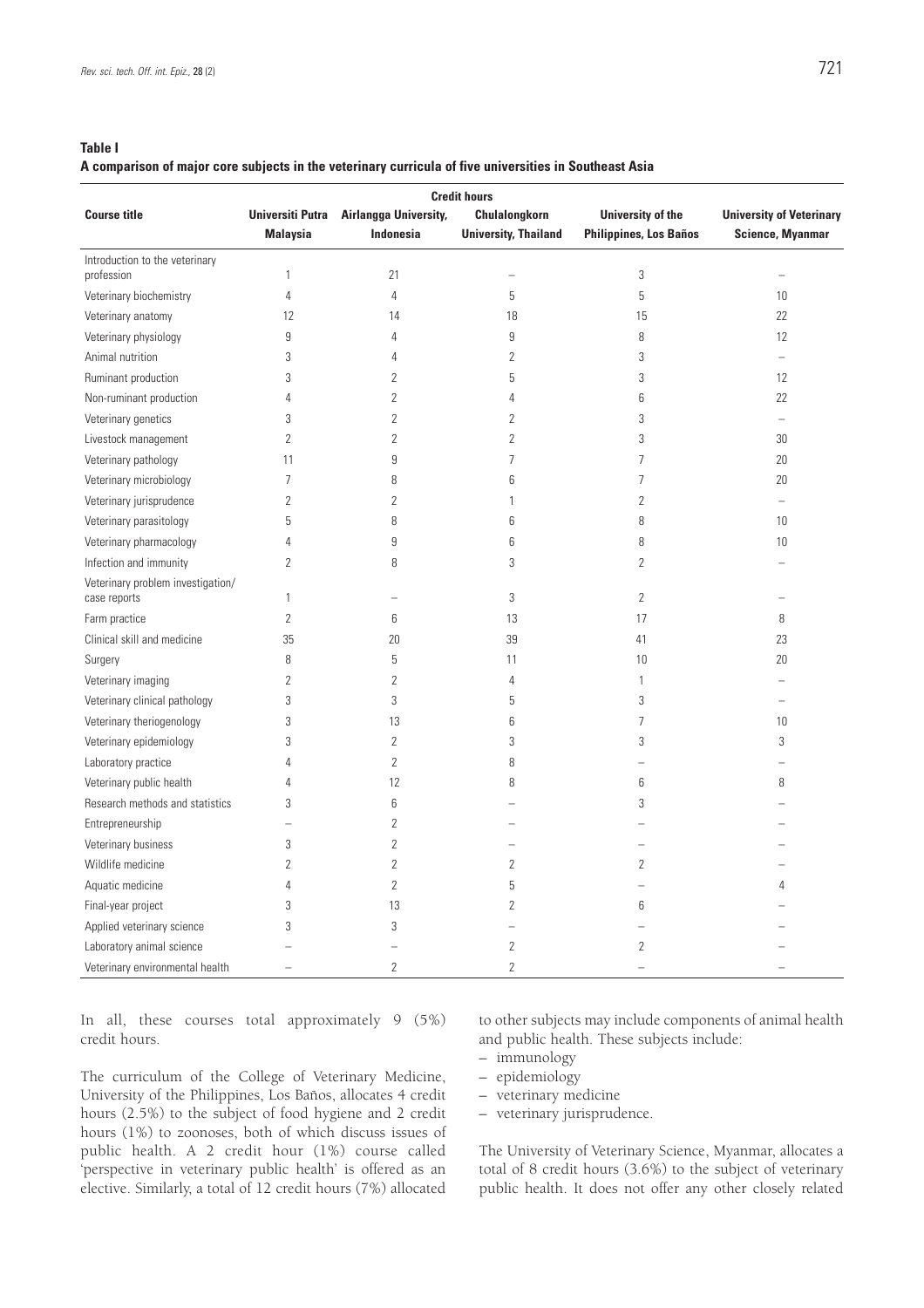subjects, such as zoonoses, but dedicates 13 credit hours (6%) to subjects that may also discuss issues of animal and public health.

# Integration of world animal health and world public health into the post-graduate curriculum

Among the five universities discussed in this report, four offer a Master's programme in Veterinary Public Health to address local needs:

- Universiti Putra Malaysia
- Airlangga University, Indonesia
- Chulalongkorn University, Thailand

– the College of Veterinary Medicine, University of the Philippines, Los Baños.

Universiti Putra Malaysia, offers a 12-month Master of Veterinary Medicine (MVM) programme, specialising either in veterinary clinical practice or veterinary laboratory practice, which includes veterinary public health. The programme consists of course work, with a total of 30 credit hours. Similarly, Airlangga and Chulalongkorn Universities offer a 36-credit Master of Science (MSc) in Veterinary Public Health. The University of the Philippines, Los Baños, through its graduate school, also offers a two-year MSc programme in Veterinary Medicine, with nine major areas of specialisation:

- veterinary anatomy
- internal medicine
- microbiology
- parasitology
- pathology
- physiology
- public health
- surgery
- theriogenology.

The MSc degree course in Veterinary Medicine consists of 9 credit hours of core courses, 10 credit hours of major courses, 9 credit hours of minor courses, and 6 credit hours allocated to a thesis, to be written in the major area of specialisation, for a total of 34 credit hours. All four Masters' programmes cover advanced study (with minor differences) in:

- veterinary epidemiology
- zoonoses
- food hygiene
- jurisprudence
- veterinary microbiology.

These programmes are aimed at strengthening the capability of Veterinary Services in the areas of animal health and protection, food safety and the environment (14) and meeting the challenges posed by new trends in veterinary public health, as reported by the World Health Organization (17).

### Discussion

Several decades ago, the call came for an improved undergraduate veterinary curriculum in developing countries, to prepare veterinarians for such veterinary public health issues as:

- meat inspection
- disease control in live animals
- control of animal diseases that could be communicated to humans  $(1, 5)$ .

Most curricula responded to this challenge, and today veterinary curricula in Southeast Asia offer courses that lay a sound foundation for veterinary preventive medicine and public health training. However, the importance of zoonoses, food safety and veterinary preventive medicine was re-emphasised during a recently concluded meeting of the Asian Association of Veterinary Schools (13). This renewed challenge will, it is hoped, result in most graduates of veterinary schools in Asia gaining extensive training in population health, preventive medicine and zoonotic diseases, equivalent to that being planned in many veterinary colleges in the United States of America (11).

While foundation courses in veterinary public health and preventive medicine are included in the undergraduate curricula of many veterinary schools in Southeast Asia, more advanced and specialised training is laid out in the Master's programme (8). The International Conference of the Association of Institutes for Tropical Veterinary Medicine recognised the need for an MSc programme in Veterinary Public Health in Southeast Asia (2). As a consequence, in 2003, a joint MSc programme was offered for the first time by the Freie University of Berlin and Chiang Mai University in Thailand. The 24-month course comprises a total of 120 credit hours. At the same time, MSc programmes in Veterinary Public Health are also offered by some veterinary schools in Southeast Asia to cater for local requirements. Needless to say, these programmes tend to concentrate on local veterinary scenarios and circumstances.

The integration of world animal and public health issues into the veterinary curriculum is not only achieved formally, through degree courses, but also indirectly, through international meetings. Most regional scientific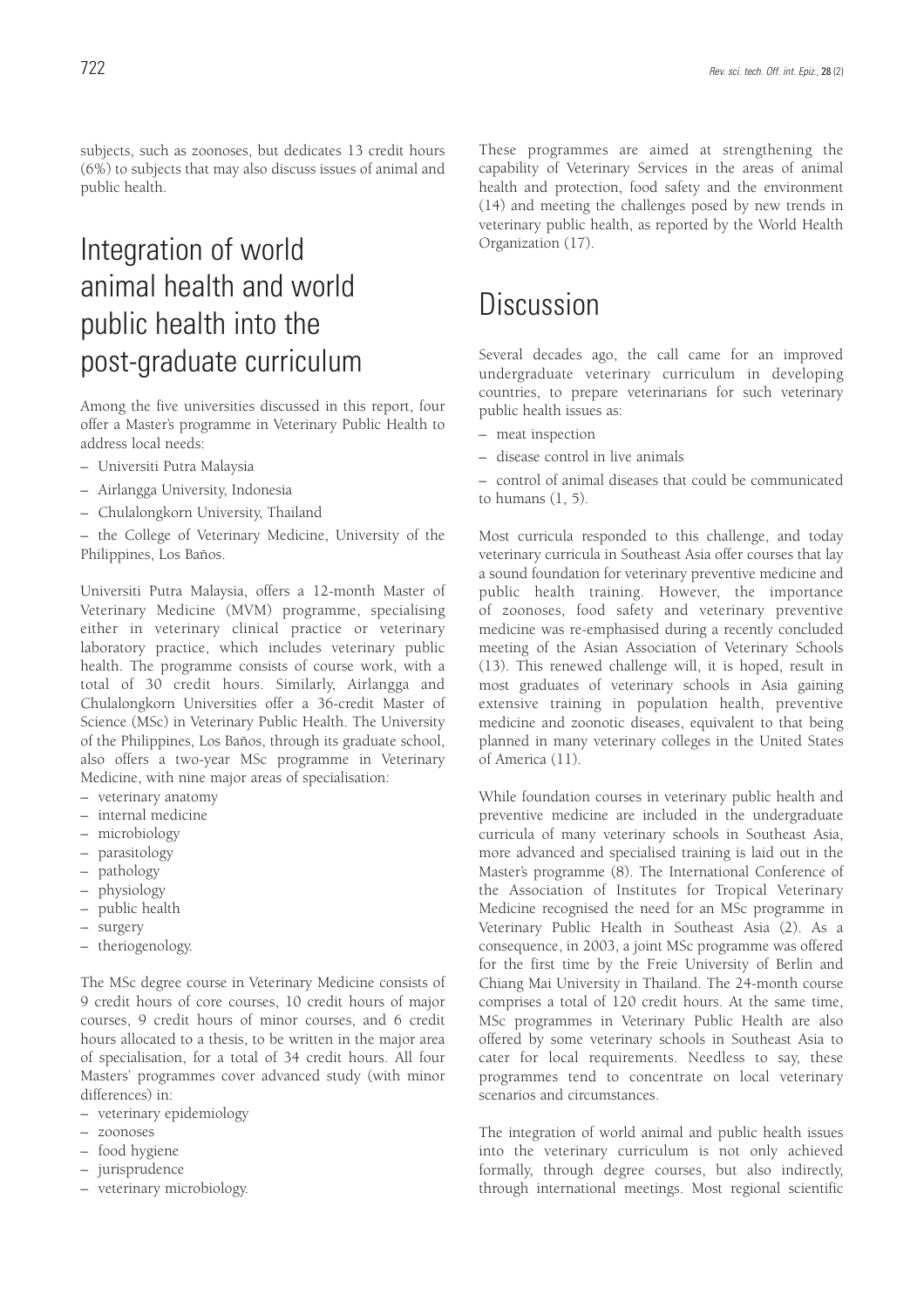meetings since 1994 have laid a particularly strong emphasis on animal and public health issues (13, 16). These meetings provide special sessions to discuss such topics as avian influenza (9), emerging infectious diseases (4, 12), the effects of globalisation on animal and public health (11) and Nipah virus infection (6). Such sessions effectively enhance undergraduate and post-graduate understanding on the current issues in animal and public health.

Overall, therefore, the issues of animal and public health have been well integrated into the curriculum of veterinary schools in Southeast Asia. All undergraduate curricula offer foundation courses in public health and preventive medicine. In addition, some veterinary schools offer MSc programmes in response to market demand. However, the emphases placed on various issues differ from school to school.

 $\Box$ 

# **L'intégration des questions relatives à la santé animale mondiale et à la santé publique mondiale dans les programmes d'enseignement vétérinaire : la situation en Asie du Sud-Est**

M. Zamri-Saad, S. Romziah, A. Kunavongkrit, C.A. Valdez & M. Thien

### **Résumé**

Les auteurs de cet article analysent les programmes d'enseignement de cinq facultés de médecine vétérinaire d'Asie du Sud-Est, afin de déterminer si ces facultés ont intégré avec succès l'étude de la santé animale mondiale et de la santé publique mondiale dans leurs programmes. La durée du cursus est de cinq ans dans deux des facultés examinées et de six ans dans les trois autres. Les programmes de base totalisent un nombre d'heures allant de 145 à 224 unités de valeur. En général, les questions relatives à la santé animale mondiale et à la santé publique mondiale sont bien intégrées dans ces formations. La plupart des programmes consacrent environ 3 % des unités de valeur à des matières liées à la santé animale et à la santé publique ; les autres matières du programme susceptibles d'aborder ces questions représentent entre 6 % et 10 % des unités de valeur. La plupart des facultés vétérinaires d'Asie du Sud-Est proposent un master en santé publique vétérinaire ; tout en mettant l'accent sur la santé animale et la santé publique, cette formation reste axée sur des questions d'intérêt local. Parallèlement, les étudiants qui préparent le doctorat en médecine vétérinaire ou qui suivent une formation postdoctorale ont la possibilité de suivre les évolutions en matière de santé animale et de santé publique en participant à diverses réunions scientifiques d'envergure régionale et internationale.

### **Mots-clés**

Asie du Sud-Est – Programme d'enseignement – Programme d'enseignement vétérinaire – Santé animale – Santé animale mondiale – Santé publique – Santé publique mondiale – Un monde, une seule santé.

m.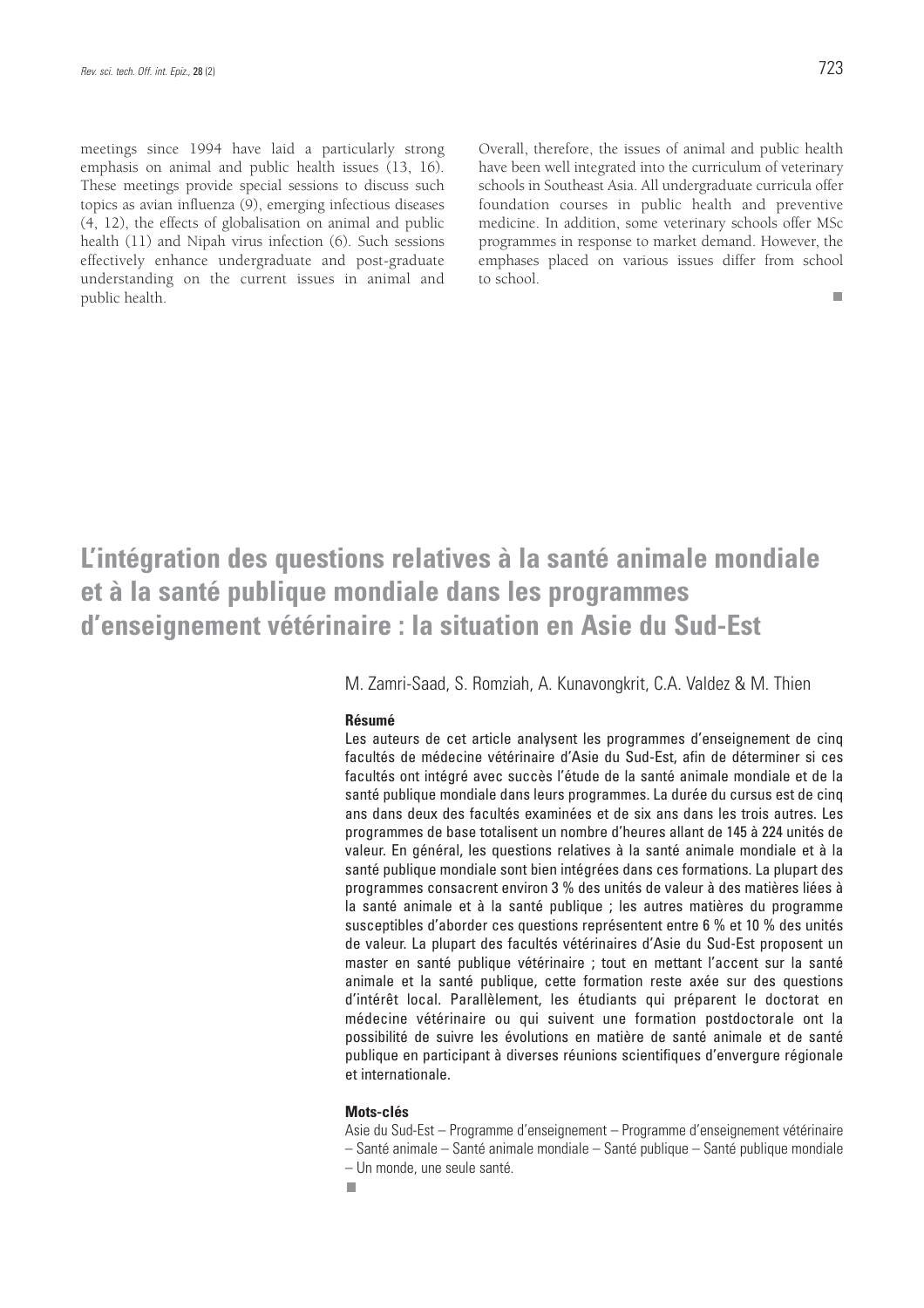### **Incorporación de la sanidad animal y la salud pública mundiales en los planes de estudios de veterinaria del sudeste asiático**

M. Zamri-Saad, S. Romziah, A. Kunavongkrit, C.A. Valdez & M. Thien

### **Resumen**

Los autores examinaron los planes de estudios de cinco escuelas veterinarias del sudeste asiático para determinar si incorporaban adecuadamente los problemas de la sanidad animal y la salud pública mundiales en sus programas. En dos de ellas, la duración de los estudios es de cinco años; en las tres restantes de seis. En total, esas escuelas dedican entre 145 y 224 horas/crédito a las tres materias fundamentales. Por lo general, los planes de estudios veterinarios contemplan adecuadamente la sanidad animal y la salud pública mundiales. En la mayoría de ellos, se consagra aproximadamente un 3% del total de horas/crédito a esos temas, así como entre el 6% y el 10% a otras materias conexas. La mayoría de las escuelas del sudeste asiático cuenta con másteres en salud pública veterinaria, en los que se hace un particular hincapié en la sanidad animal y la salud pública, pero que suelen estar dedicados a asuntos de interés local. Asimismo, se organizan reuniones científicas regionales e internacionales sobre problemas zoosanitarios y de salud pública para los estudiantes universitarios y de posgrado.

### **Palabras clave**

Plan de estudios – Plan de estudios veterinarios – Salud pública – Salud pública mundial – Sanidad animal – Sanidad animal mundial – Sudeste asiático – Un mundo, una salud.П

# **References**

- 1. Atang D.R.P. (1984). Training needs for veterinarians in changing Africa. *Prev. vet. Med.*, **2**, 441-446.
- 2. Baumann M.P., Rojanasthien S., Srikitjakarn L. & Zessin K.- H. (2008). – The Master of Science Sandwich Programme of International Public Health. Available at: www.tropentag.de/ 2003/proceedings/node235.html (accessed on 2 December 2008).
- 3. Borders S., Blakely C., Quiram B. & McLeroy K. (2006). Considerations for increasing the competences and capacities of the public health workforce: assessing the training needs of public health workers in Texas. *Hum. Resourc. Hlth*, **4** (1), 18.
- 4. Brown C. (2002). The importance of emerging diseases to the health of the world*. In* Proc. 12th Congress of Federation of Asian Veterinary Associations (FAVA): Globalization – challenges to the veterinary profession, 26-28 August, Selangor, Malaysia. FAVA, 29-31. Available at: www.rrasia.oie.int/representation/programmes/programme\_c/details \_001.html (accessed on 4 August 2009).
- 5. Campbell R.S. (1971). The role of veterinary science in the developing tropics. *Trop. anim. Hlth Prod.*, **3** (3), 146-155.
- 6. Chee W.C., Idrus Z., Wan H.Y., Abdulla N. & Noordin M.M. (1999). – Nipah virus. *In* Proc. National Congress on Animal Health Production: environment care in animal production, 3-5 September, Malacca, Malaysia. Veterinary Association of Malaysia, 405-440.
- 7. Colizza V., Barrat A., Barthelemy M., Valleron A.-J. & Vespignani A. (2007). – Modeling the worldwide spread of pandemic influenza: baseline case and containment interventions. *PLoS Med.*, **4** (1), e13.
- 8. Cripps P.J. (2000). Veterinary education, zoonoses and public health: a personal perspective. *Acta trop.*, **76** (1), 77-80.
- 9. Fatimah C.T.N.I. (2004) Workshop on avian influenza*. In* Proc. 11th Int. Conference of the Association of Institutes for Tropical Veterinary Medicine (AITVM): animal health: a break point in economic development?, 23-27 August, Selangor, Malaysia. AITVM, 141-162.